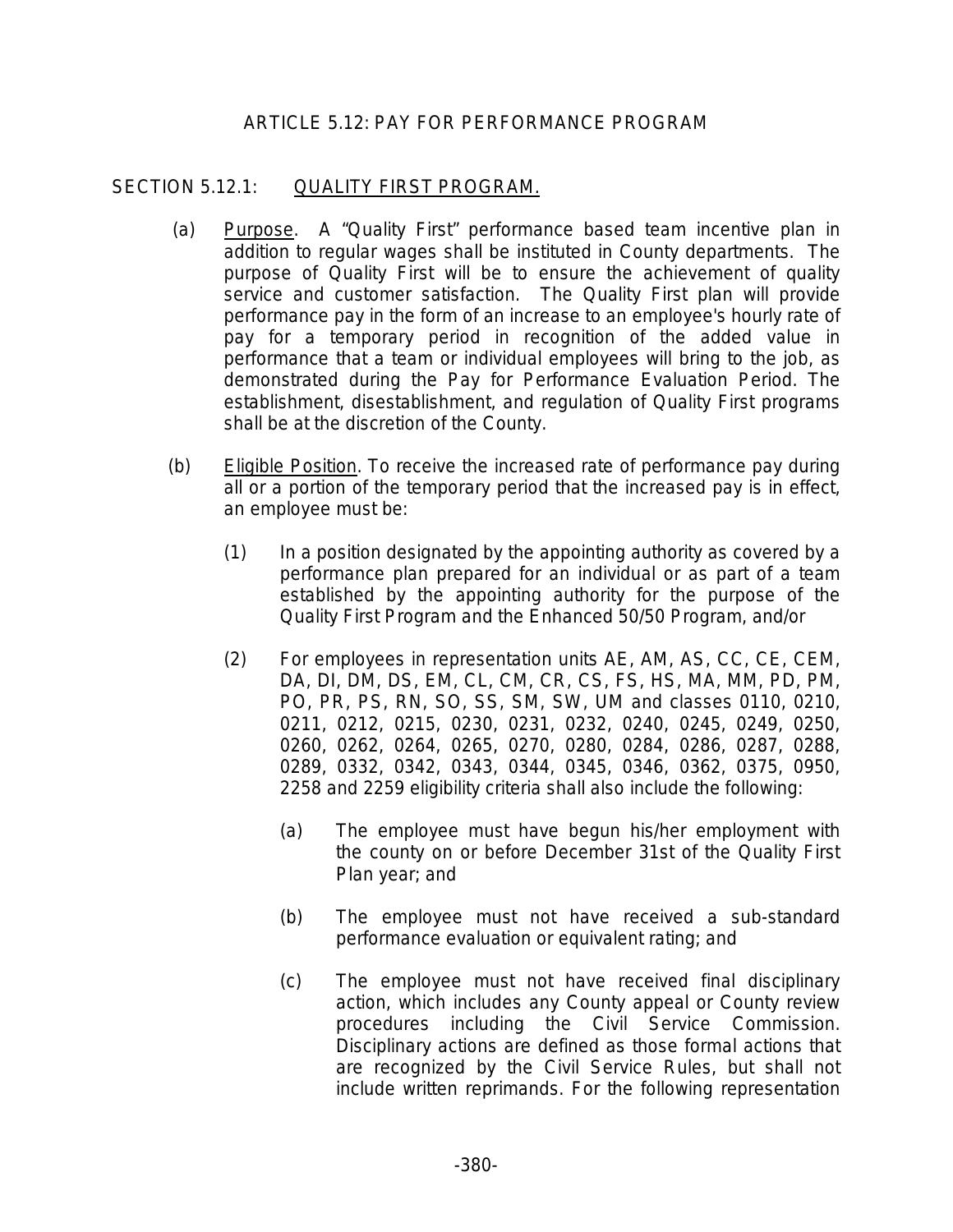units a final written reprimand is disqualifying and the employee will not be eligible: AM, AS, DA, PD and PM.

Eligible Classes: Employees in classes designated AE, AM, AS, CC, CE, CEM, CL, CM, CR, CS, DA, DI, DM, DS, EM, FS, HS, MA, MM, PD, PM, PO, PR, PS, RN, SM, SO, SS, SW, UM and classes 0110, 0210, 0211, 0212, 0215, 0230, 0231, 0232, 0240, 0245, 0249, 0250, 0260, 0262, 0264, 0265, 0270, 0280, 0284, 0286, 0287, 0288, 0289, 0332, 0330, 0337, 0342, 0343, 0344, 0345, 0346, 0362, 0375, and 2259. (Hereinafter, this position shall be referred to as an "eligible position.")

- (4) Notwithstanding any other provisions of this section, eligible position shall not include an employee, who is:
	- (a) Retired under the rules and regulations of the San Diego County Employees Retirement Association; and/or,
	- (b) In one of the following temporary appointments:
		- 1. Provisional without benefits;
		- 2. Certified Temporary without benefits;
		- 3. Intermittent Worker;
		- 4. Park Attendant (Seasonal);
		- 5. Per Diem (Hourly) Worker;
		- 6. Retire Rehire;
		- 7. Student Worker;
		- 8. Temporary Expert Professional.
- (c) Eligibility for Payment.
	- (1) To implement payment in a department/agency/group, the appointing authority shall provide verification satisfactory to the Chief Administrative Officer, that the annual goals and savings were achieved under the department's Quality First Program(s), and that sufficient savings were realized under the Enhanced 50/50 Program.
	- (2) If the CAO approves the appointing authority's recommended increased rate of pay under either or both Programs, an employee in an eligible position will be paid the increased rate of pay for the actual time he/she is in the eligible position on paid status during the temporary period of increased pay. Under this condition, an employee will no longer be eligible to receive the increased hourly wage rate if the employee leaves the eligible position prior to or during the payment of the increased hourly rate, regardless of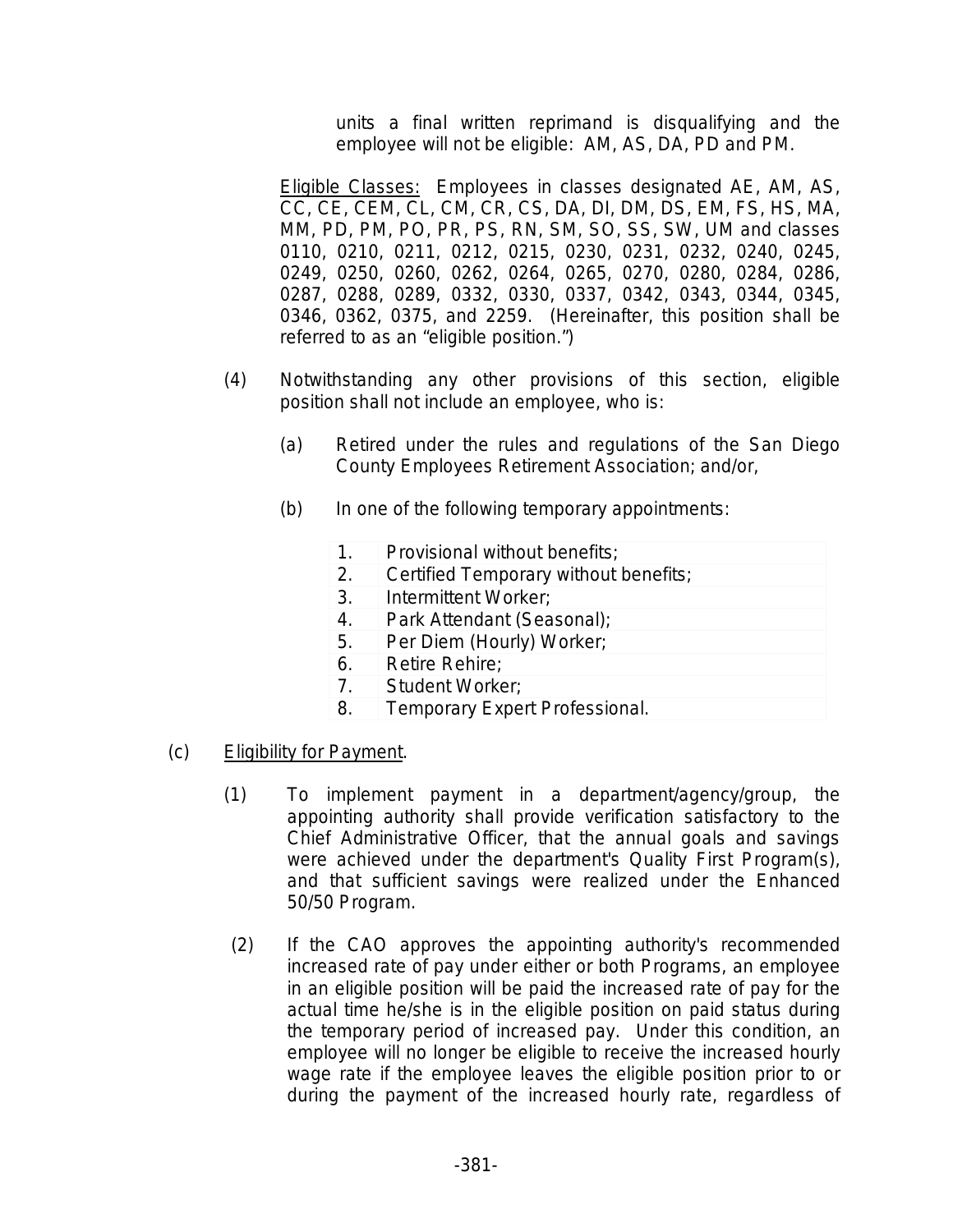whether the employee was in the eligible position during all or a portion of the Evaluation Period.

- (d) Duration of Temporary Increased Pay.
	- (1) The temporary period during which the increased rate of pay is in effect shall be for 6, 13 or 26 pay periods in accordance with the provisions of subdivision (f) (Level of Increased Rate of Pay).
	- (2) Each temporary period during which the increased pay rate is in effect shall be implemented as soon as practicable following the Pay for Performance Evaluation Period, as defined in subdivision (e) (Pay for Performance Evaluation Period).
- (e) Pay for Performance Evaluation Period.
	- (1) There shall be a Pay for Performance Evaluation Period during which a team's/individual's performance and achievement of preset goals, as set forth in a performance plan, are measured according to the Quality First Plan criteria established by the appointing authority. The Pay for Performance Evaluation Period shall be 12 months during each fiscal year, in accordance with the provisions of subdivision (f) (Level of Increased Rate of Pay).
	- (2) The purpose of the Pay for Performance Evaluation period is to permit completion of team/individual goals during this Evaluation Period and the appointing authority to evaluate team/individual performance. Employees in eligible positions during all or a portion of the Payout Period during which the temporary increase in pay is in effect, will be eligible for performance pay because of the added value such teams/individuals continue to bring to the performance of their duties on an ongoing basis. Employees who transfer from one department to another before or during the Payout Period will receive the temporary increase in pay applicable to the department in which the employee is employed as of the payday date the payment is made.
- (f) Level of Increased Rate of Pay. The level of the increased rate for the Quality First Program shall be an annual percentage wage rate increase of two percent (2.0%) for employees in units designated AE, AM, AS, CL, CC, CE, CEM, CR, CM, CS, DA, DI, DM, DS, EM, FS, HS, MA, MM, PO, PD, PM, PR, PS, RN, SM, SO, SS, SW, UM and classes 0110, 0210, 0211, 0212, 0215, 0230, 0231, 0232, 0240, 0245, 0249, 0250, 0260, 0262, 0264, 0265, 0270, 0280, 0284, 0286, 0287, 0288, 0289, 0332, 0330, 0337, 0342, 0343, 0344, 0345, 0346, 0362, 0375 and 2259 in accordance with the following provisions: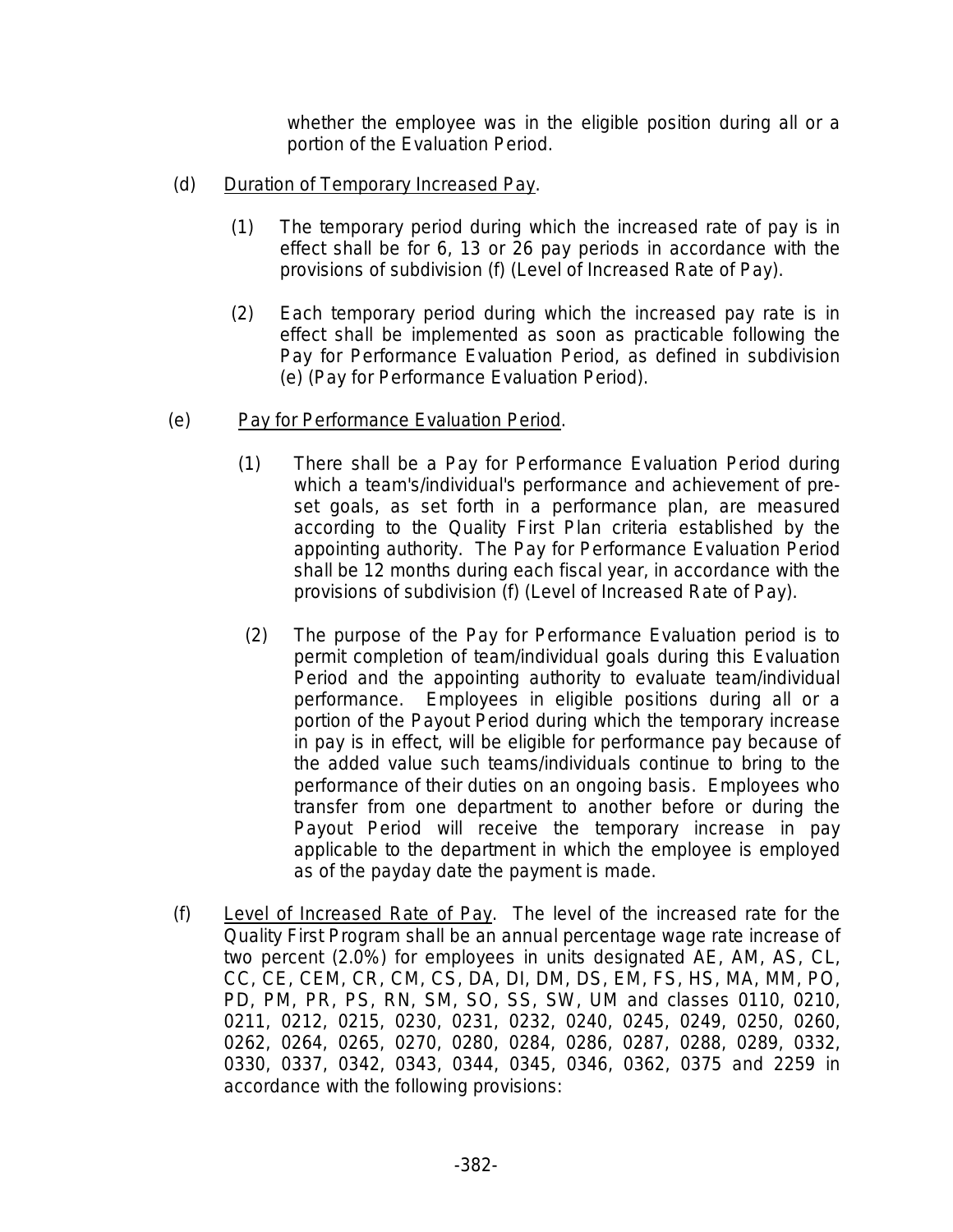- (1) The following requirements apply to the annual two-percent (2.0%) pay increase, and, if applicable, an additional percentage above 2.0% paid as a result of the Enhanced 50/50 Program as described in subdivision (f)(3) (Enhanced 50/50 Program below).
- (2) Implementation of a Maximum 2.0% Annual Increase:

For the Performance Evaluation Period, the maximum 2.0% (and, if approved, an additional percentage above 2.0% as a result of the Enhanced 50/50 Program), annual pay increase may be implemented as follows and payable during six (6) consecutive pay periods.

| 2% Annual Program<br><b>Based Upon An Evaluation Period Of Twelve (12) Months</b> |                                                              |  |  |  |
|-----------------------------------------------------------------------------------|--------------------------------------------------------------|--|--|--|
| <b>EXAMPLES</b>                                                                   |                                                              |  |  |  |
| <b>Duration of Pay Increase</b>                                                   | <b>Percentage of Pay Increase</b>                            |  |  |  |
| 3 months (6 pay periods)                                                          | 1% annual = $4.3%$ temporary<br>2% annual = $8.6%$ temporary |  |  |  |

- (3) Enhanced 50/50 Program.
	- (a) Employees in eligible positions covered by the Enhanced 50/50 Program may earn a rate increase in addition to the rate increases described in subdivision (f)(2) above.
	- (b) The Enhanced 50/50 Program rate increase shall be based on the amount of Quality First savings in excess of 2.0% of the budgeted items designated in the appointing authority's Quality First plans. [The 2.0% threshold is based upon whether the employees are eligible for the 2.0% rate increases under the Quality First Program.]
	- (c) The percentage of the Enhanced 50/50 Program pay rate increase shall be equal to 50% of the saving percentage in excess of the 2.0% savings, not to exceed a percentage rate increase of 2.0%. [For example: For the 2.0% threshold, if the department's Quality First savings is equal to 5%, its percentage of excess savings above the 2.0% would be 3.0%. Fifty percent (50%) of 3.0% equals 1.5%. Therefore, eligible employees would be entitled to receive an annualized rate increase of 1.5% under the Enhanced 50/50 Program. This will result in a total increase of 3.5% based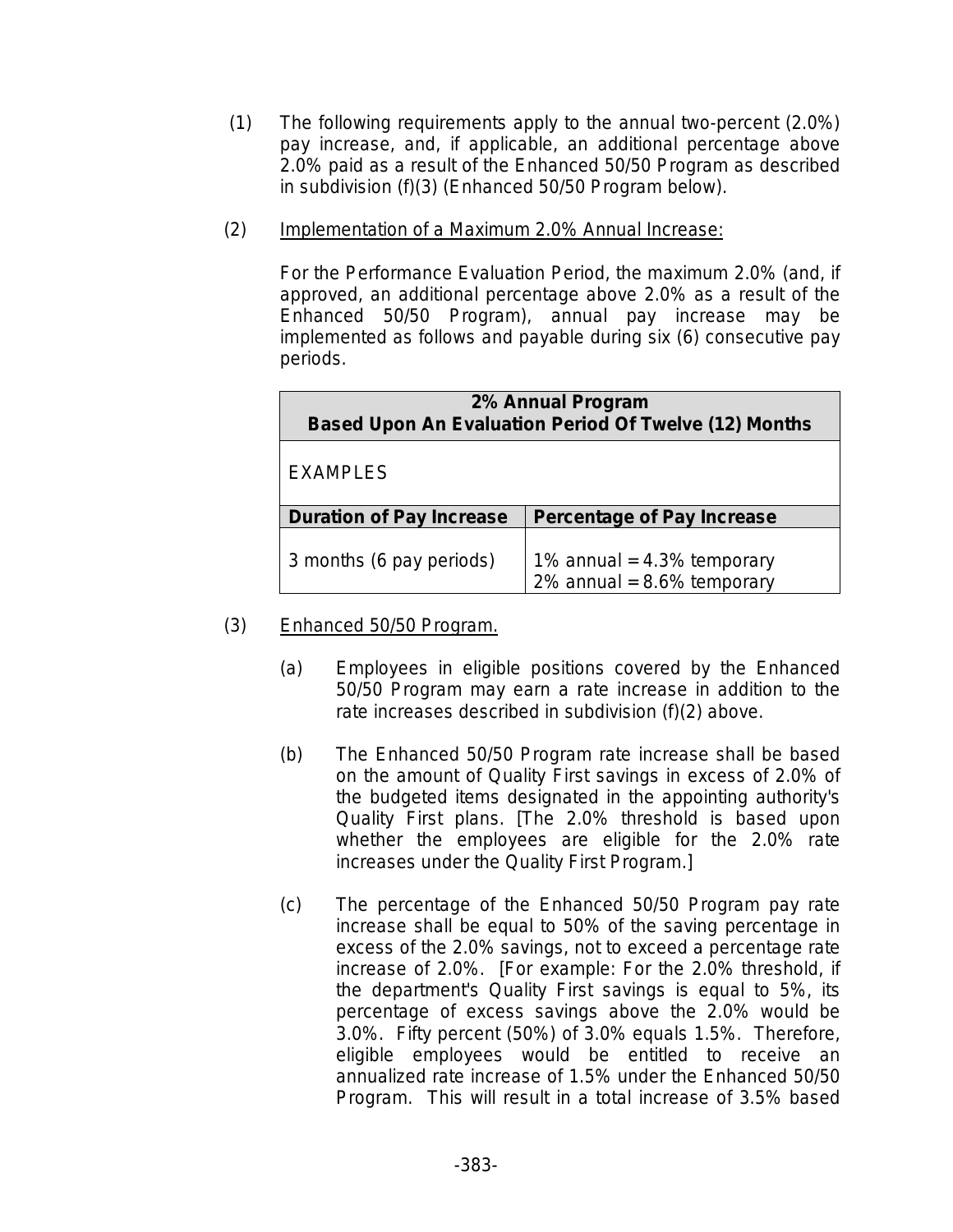upon the 2.0% Quality First rate increase plus the 1.5% Enhanced 50/50 Program rate increase.

- (d) The Enhanced 50/50 Program rate increase only may be implemented once a year following the close of the fiscal year since the savings' percentages indicated above must be based upon the department's end of the fiscal year expenditures.
- (4) The following chart sets forth the required level of annual savings and the level of the pay rate increases based upon the amount of the savings:

# **AGGREGATE AMOUNT SAVED ANNUAL INCREASED % RATES**

# **2.0% Annual Program Based Upon an Evaluation Period of Twelve (12) Months**

| <b>Quality</b><br><b>First</b><br><b>Savings</b> | <b>Enhanced</b><br>50/50<br><b>Savings</b> | <b>Total</b><br><b>Savings</b> | <b>Quality</b><br><b>First</b><br>Rate<br><b>Increase</b> | <b>Enhanced</b><br>50/50<br>Rate<br><b>Increase</b> | <b>Total</b><br><b>Annual</b><br>Rate<br><b>Increase</b> |
|--------------------------------------------------|--------------------------------------------|--------------------------------|-----------------------------------------------------------|-----------------------------------------------------|----------------------------------------------------------|
| 2.0%                                             | 1.0%                                       | 3.0%                           | 2.0%                                                      | 0.5%                                                | 2.5%                                                     |
| 2.0%                                             | 2.0%                                       | 4.0%                           | 2.0%                                                      | 1.0%                                                | 3.0%                                                     |
| 2.0%                                             | 3.0%                                       | 5.0%                           | 2.0%                                                      | 1.5%                                                | 3.5%                                                     |
| 2.0%                                             | 4.0% Max                                   | 6.0% Max                       | 2.0%                                                      | 2.0% Max                                            | 4.0% Max                                                 |

- (5) For eligible employees in the same representation unit, the appointing authority shall implement the same percentage increase for all employees on the same team.
- (g) Pay for Performance Evaluation Criteria and Team Goals.
	- (1) The appointing authority shall establish performance-based criteria for the team/individuals designated by the appointing authority as eligible for consideration to receive performance pay.
	- (2) The performance-based criteria shall be used to measure team/individual performance and to measure the completion/achievement of team/individual goals.
	- (3) The team/individuals and the appointing authority shall establish, through a performance plan, the team/individual goals, subject to the approval of the appointing authority.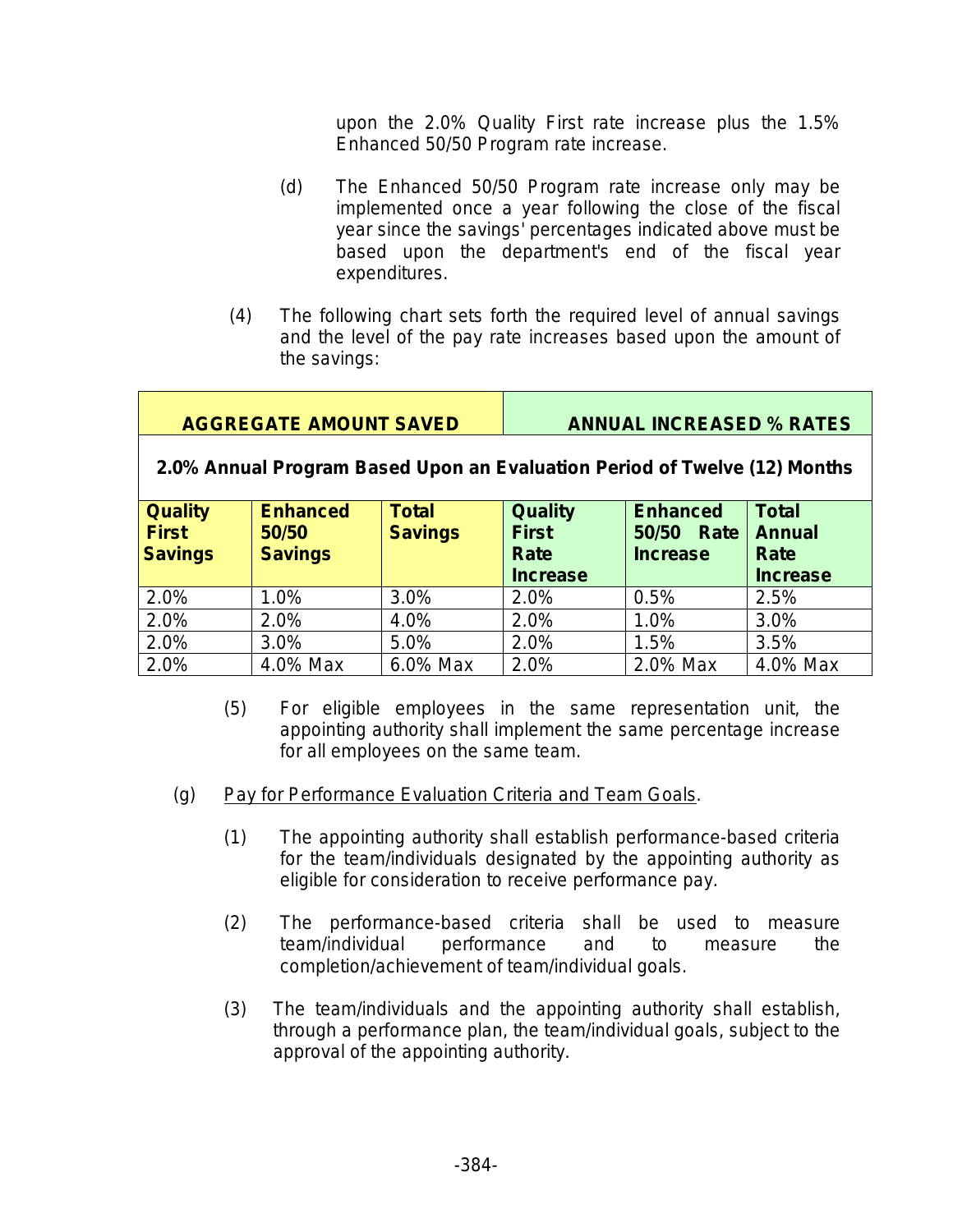- (4) The criteria and goals shall be finalized within 3 months of the beginning of the 12 month Evaluation Period. The Chief Administrative Officer, for good cause, may extend these time periods upon request of an appointing authority.
- (5) The performance-based criteria and the team/individual goals shall constitute the Pay for Performance Plan applicable to the designated team or individual. All Pay for Performance Plans are subject to the approval of the Chief Administrative Officer prior to implementation.

# (h) Designation of the Team and Individuals.

- (1) The appointing authority shall designate a team or individual employee as eligible for consideration for performance pay.
- (2) The appointing authority has full discretion to determine the makeup and size of each team, except as modified by the express terms of a Memorandum of Agreement (MOA) with an employee organization. Except as modified by an MOA, nothing in these provisions should be construed to preclude the appointing authority from designating a team of any size, so long as the team consists of at least 2 employees. Notwithstanding the foregoing, appointing authorities may establish Pay for Performance plans for individual employees in classifications designated CE, CEM, EM, MA, UM and class 0375.
- (3) The appointing authority shall within 3 months of the commencement of the twelve (12) month Pay for Performance Evaluation Period:
	- (a) Designate the team, or individual, employees who will be eligible for consideration for performance pay.
	- (b) Notify affected employees.

(Added 02/02/99, Ord. No. 8997) (Amended 07/13/99, Ord. No. 9061) (Amended 08/13/99, Ord. No. 9072) (Amended 01/18/08, Ord. No. 9112) (Amended 01/11/00, Ord. No. 9114) (Amended 09/22/00, Ord. No. 9247) (Amended 12/15/00, Ord. No. 9286) (Amended 07/10/01, Ord. No. 9355) (Amended 07/17/01, Ord. No. 9356)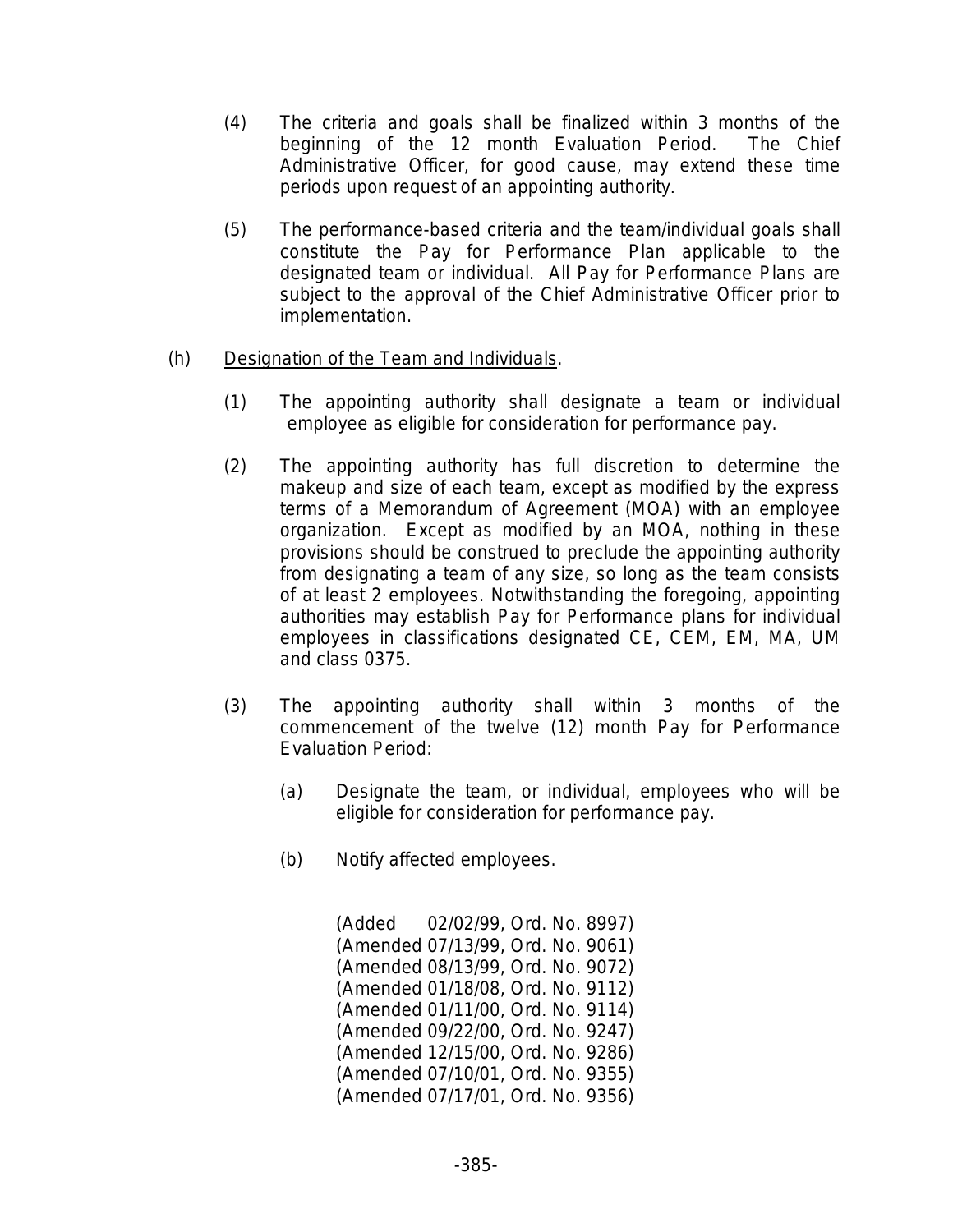| (Amended 09/18/01, Ord. No. 9383)       |
|-----------------------------------------|
| (Amended 12/04/01, Ord. No. 9405)       |
| (Amended 01/11/02, Ord. No. 9415; 9417) |
| (Amended 04/16/02, Ord. No. 9453)       |
| (Amended 06/28/02, Ord. No. 9465)       |
| (Amended 06/28/02, Ord. No. 9477)       |
| (Amended 10/08/02, Ord. No. 9507)       |
| (Amended 06/27/03, Ord. No. 9560)       |
| (Amended 08/08/03, Ord. No. 9586)       |
| (Amended 04/02/04, Ord. No. 9630)       |
| (Amended 06/23/06, Ord. No. 9783; 9786) |
| (Amended 06/22/07, Ord. No. 9823)       |
| (Amended 01/18/08, Ord. No. 9912)       |
| (Amended 09/26/08, Ord. No. 9955)       |
| (Amended 04/10/09, Ord. No. 9978)       |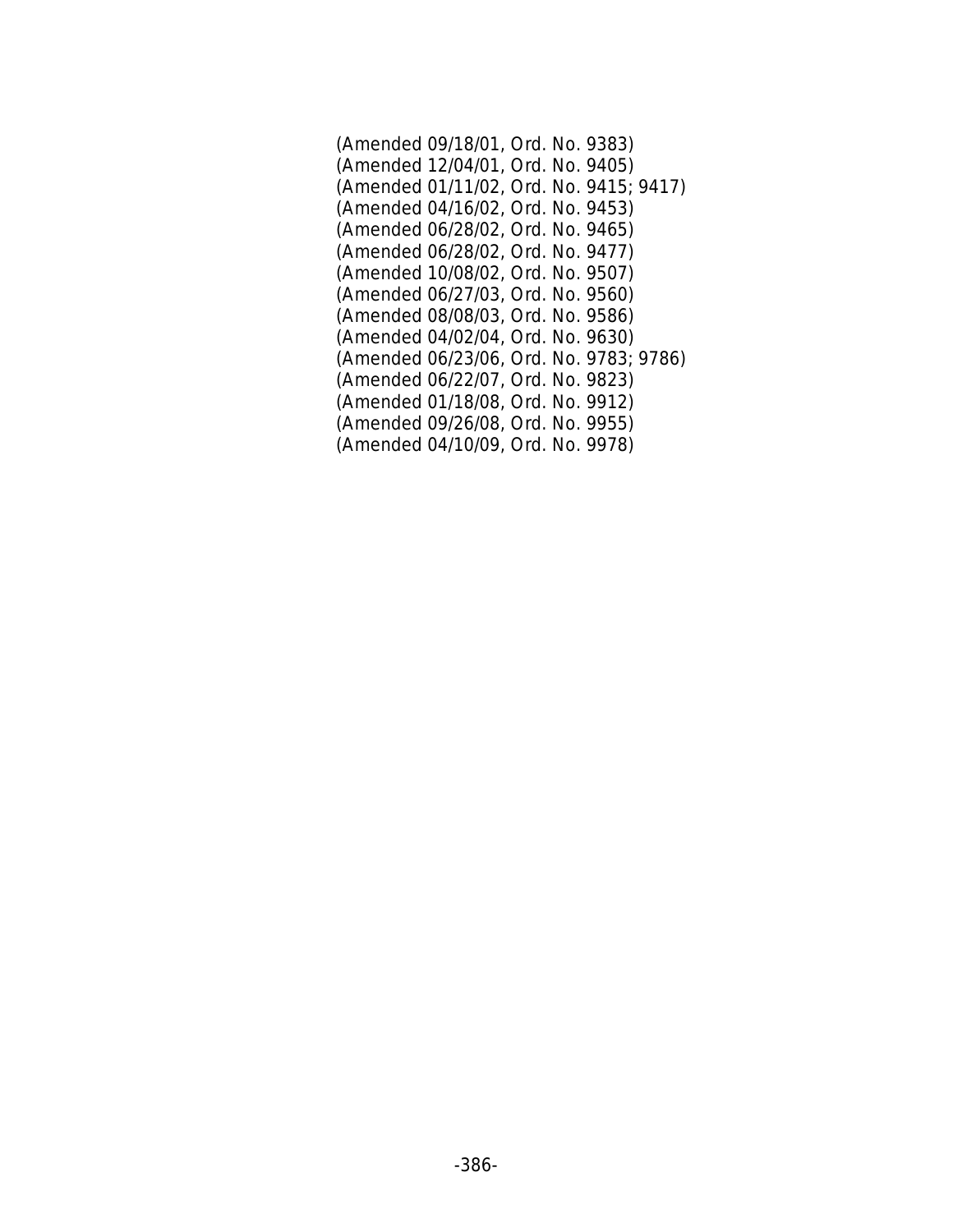This page is left blank to accommodate future changes.